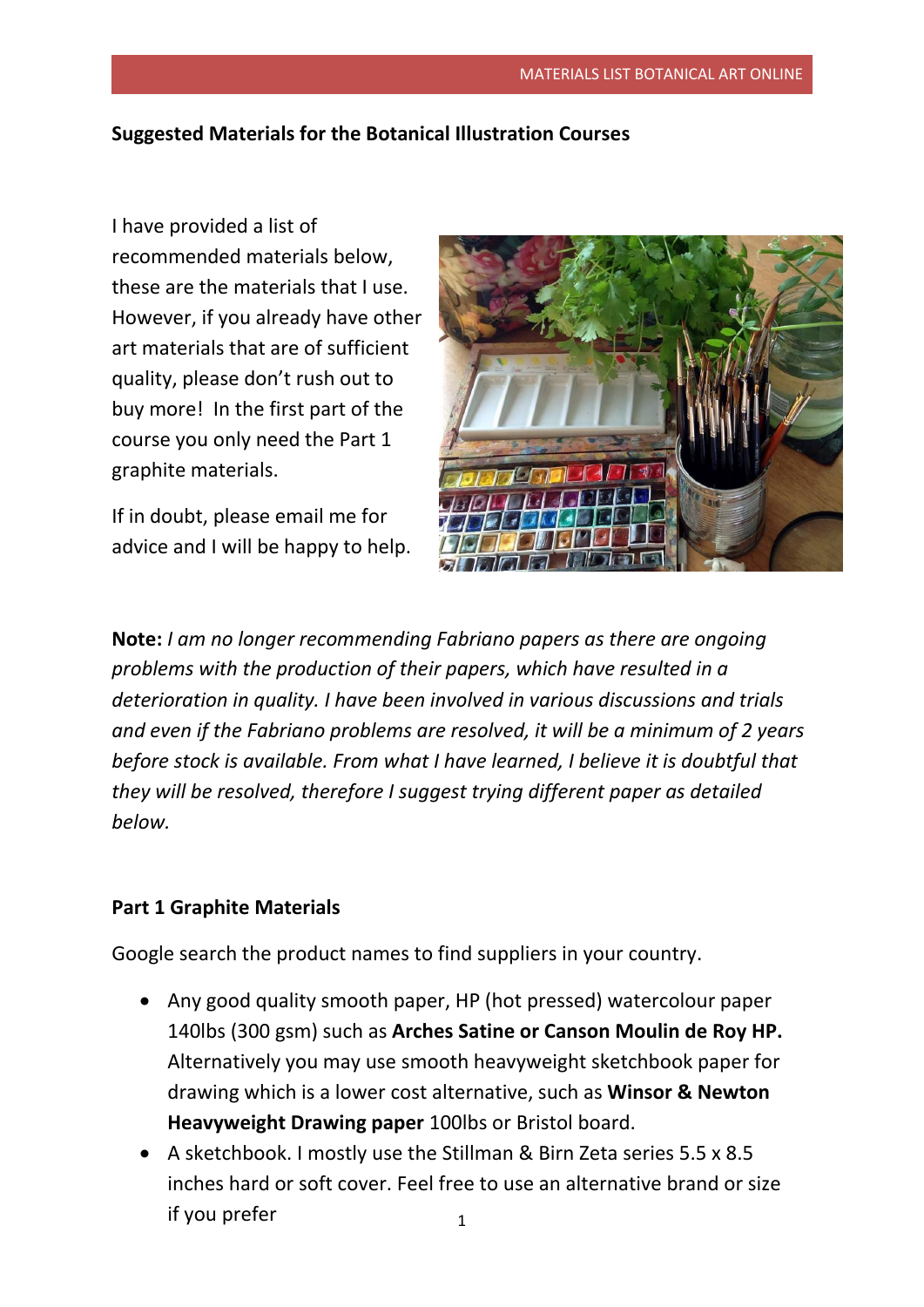Size A3 or for those of you in the USA or Canada, that's roughly the equivalent of 'Tabloid' size, being approximately or 11 x 17 inches or one quarter imperial. Alternatively you may use full Imperial sheets, which can be cut to the desired size, which is my preference.

 A range of good quality graphite pencils grades, I generally use grades between 2H to 6B in the **Faber Castell 9000 series.** These pencils can be purchased individually or in the Art Set'( 2H – 8B ) or Design Set (5H – 5B) depending on your preference. The Staedtler Mars Lumograph range is a good alternative.

Note: Be aware that pencil grades between different manufacturers can vary so it is important to stick to one type to create your own tonal strip for reference with your preferred pencils. You may also use mechanical pencils if you prefer.

- A putty eraser, such as Winsor & Newton, medium kneaded putty rubber. Also a Tombow retractable eraser is very useful for getting into small spaces. The Faber Castell 'dust free' eraser is also good.
- A good desktop pencil sharpener, scalpel and craft knife and a piece of fine grade sandpaper or sandpaper block for fine tuning the point of the pencil.
- Tracing paper to transfer preparatory drawings and to protect work in progress.
- A standard ruler with mm, preferably a transparent ruler
- Scalpel for dissections
- Desktop lamp with a daylight bulb. I use and low cost angle poise and add a good daylight bulb ( rated 5000-5500K)
- Hand held magnifying glass, magnification no more than  $x 2 x 2.5$
- Masking tape ( low tack)
- A3 ( or larger ) Drawing board, A piece of MDF will do the job!
- Black ink or watercolour paint ( for a tonal painting )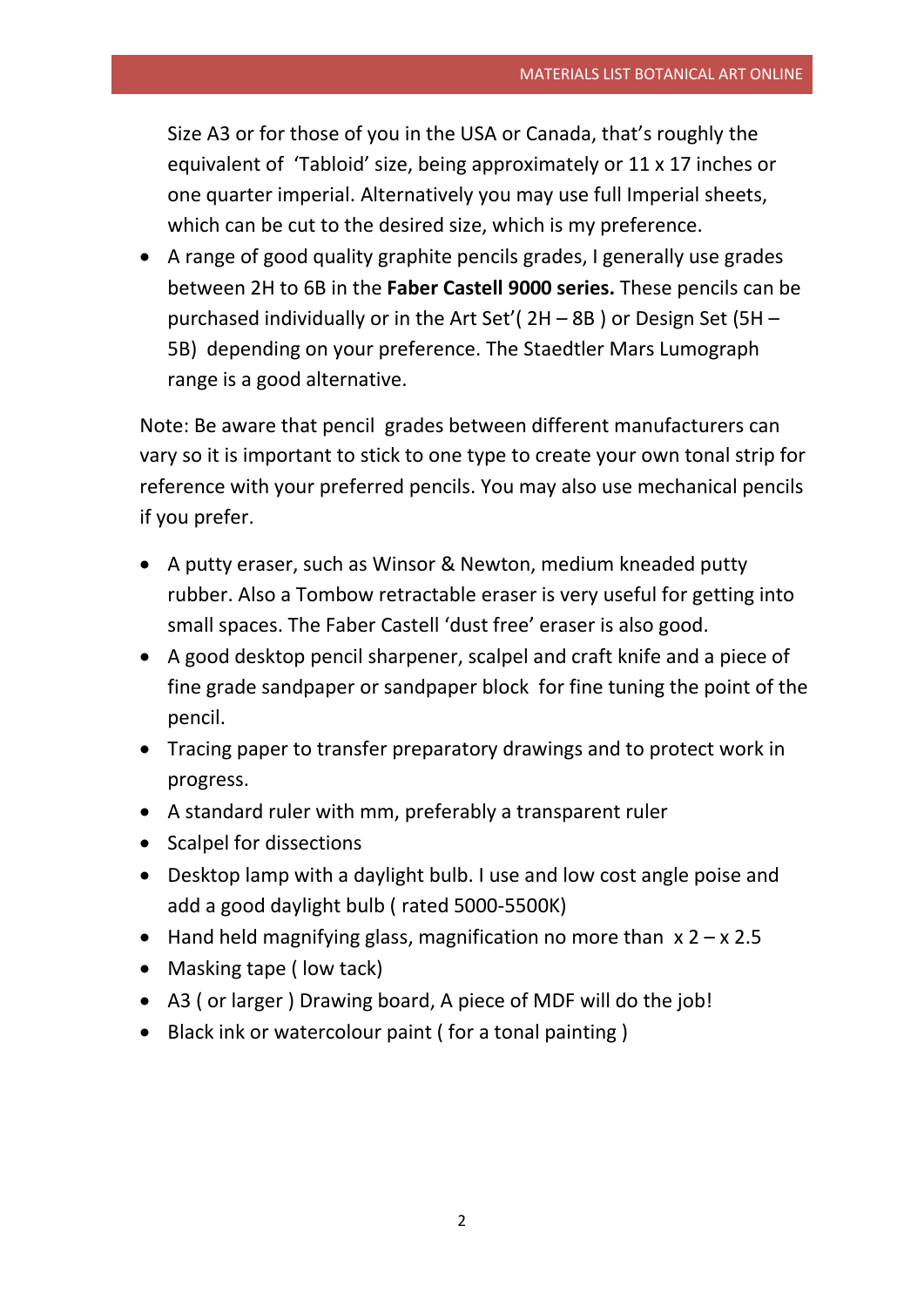## **Part 2 Watercolour Painting**

 **Artist quality watercolour paints**. Such a Winsor & Newton, see colour table below ( pigment number in brackets) I find these colours sufficient to mix any colour, including all greens, browns and even black

| <b>Reds</b>             | Yellow                     | <b>Blues</b>       | <b>Extras</b> |
|-------------------------|----------------------------|--------------------|---------------|
| Scarlet lake            | Lemon Yellow               | Cerulean Blue      | Cobalt violet |
| (PR188)                 | nickle titanate<br>(PY 53) | (PB 36)            | (PV14)        |
| Permanent               | <b>Winsor Lemon</b>        | Cobalt blue (PB28) | Manganese     |
| Carmine (P $n/a$ )      | (PY175)                    |                    | blue if you   |
| or Permanent            |                            |                    | can get it    |
| <b>Alizarin Crimson</b> |                            |                    | (PB33)        |
| (PR206)                 |                            |                    |               |
| Quinacridone            | <b>Winsor Yellow</b>       | French             |               |
| red (PR209)             | (PY154)                    | Ultramarine (PB29) |               |
| Quinacridone            | Transparent                | Winsor blue, green |               |
| magenta (PV19)          | yellow                     | shade or Phthalo   |               |
|                         | (PY150)                    | blue (PB15)        |               |
| Permanent rose          |                            | Indanthrene blue   |               |
| (PV19)                  |                            | (PB60)             |               |

- **Good quality sable brushes**,
- W & N Series kolinsky sable Round 2 and 5 or 6 alternatives are da Vinci and Raphael sables.
- Miniature or Spotter brushes are recommended for 'dry brush', such as Rosemary and Co spotter brushes, series 323 or W & N kolinsky sable miniature series 7 brushes, Sizes 1, 2, 3 are recommended.
- Flat brush. Rosemary & Co short flat brushes size 1 is good
- Synthetic flat**,** for lifting. Pro Arte, masterstroke flat shader size 0

Kolinsky sable brushes are worth investing in as they last for years if well looked after. Some of the less expensive ProArte brushes are very good for